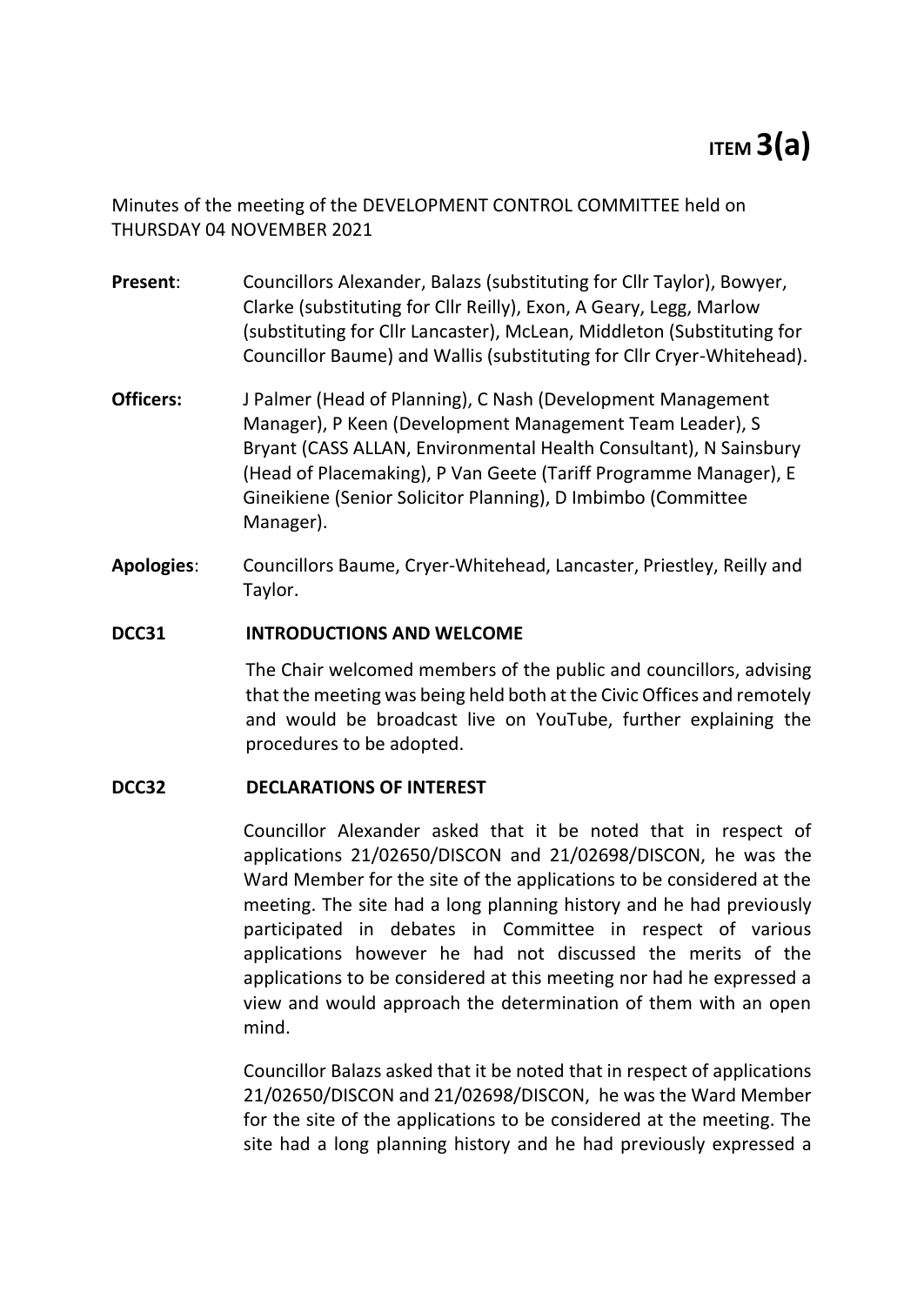view and held a position of pre-determination and would therefore not partake in the meeting when those matters were considered.

Councillor Middleton asked that it be noted that in respect of Item 7 – Consultation on the draft Development Brief for CMK Theatre Multi-Storey Car Park Site, he was the Cabinet member who initiated the consultation and would therefore step down from the Committee during consideration of the Item.

Councillor Wallis asked that it be noted that in respect of Item 7 – Consultation on the draft Development Brief for CMK Theatre Multi-Storey Car Park Site, she was the Ward member for the site and had previously expressed views in respect of the site and would therefore step down from the Committee during consideration of the Item.

## **DCC33 MINUTES OF PREVIOUS MEETINGS**

## RESOLVED –

That the minutes of the meetings of the Development Control Committee on 2 SEPTEMBER 2021 and the Development Control Panel held on 16 SEPTEMBER 2021 be agreed as an accurate record and signed as such by the Chair subject to the correction of the numbering of the minutes of 2 September where minute DCC26 was repeated, the second DCC26 therefore being amended to read DCC27 and all subsequent minute numbers increased by 1.

## **DCC34 PUBLIC PARTICIPATION**

#### **Questions**

The Committee received the following question from Councillor Greenwood representing Campbell Park Parish Council.

'Why did MK Council not take immediate enforcement action to the recently reported alleged breaches of planning conditions at 42 Portland Drive and 2 Linford Lane in Willen?

Campbell Park Parish Council are keen to offer its support, where appropriate, to MK Council to ensure that our resident can be confident that when matters are raised they are dealt with in an acceptable timeframe.'

The Development Management Manager responded;

'The taking of enforcement action is a discretionary power of the Council. When this power is exercised, it must be done both in the public interest and proportionately. Furthermore, the decision to take formal action must be expedient, taking into account the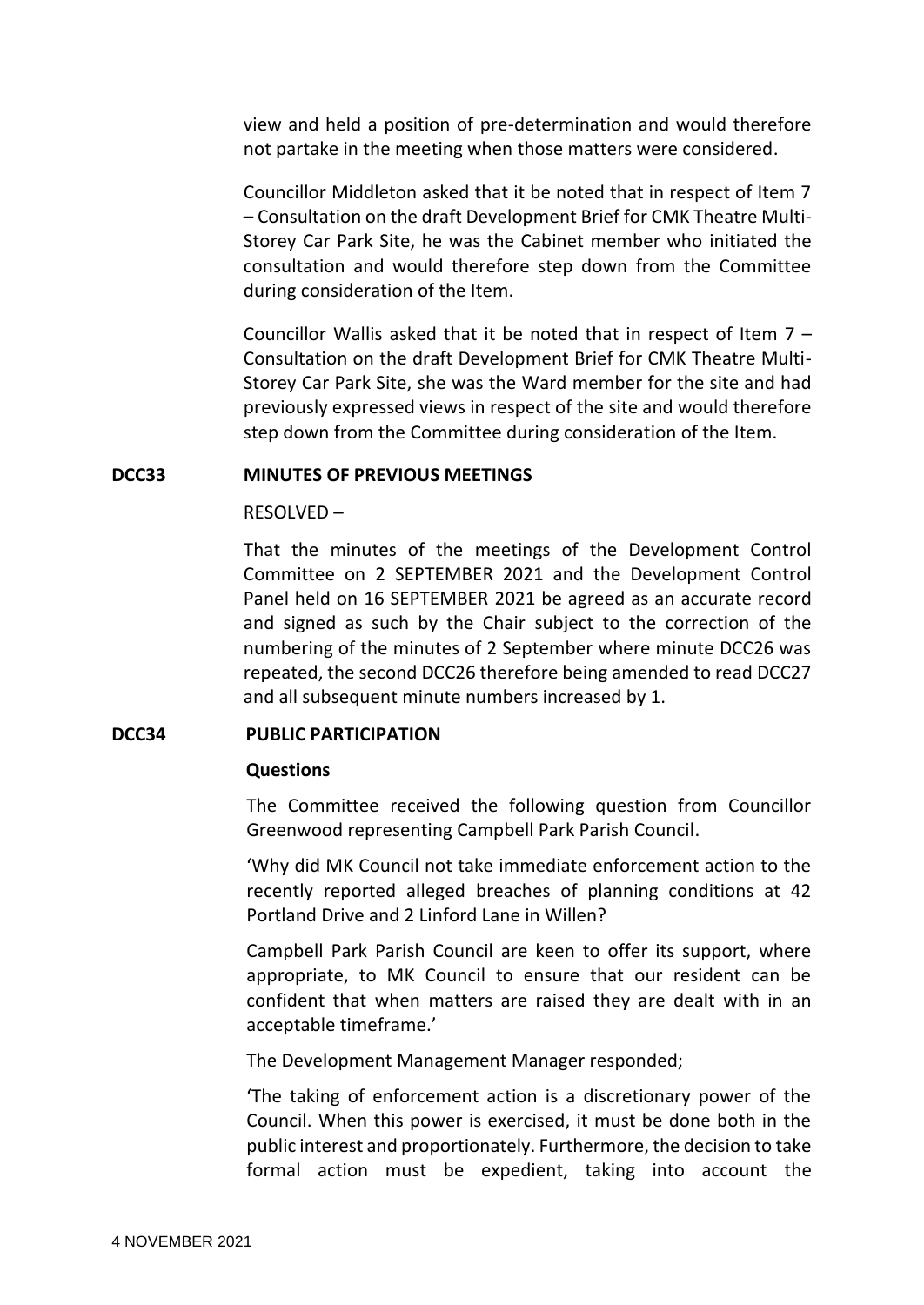development plan. There must also be a gathering of robust evidence if the Council is to take action and defend any challenge against it.

Planning practice guidance points local planning authorities towards achieving mutual resolutions, either through negotiation to remove all or some elements of the breach which offend planning policy, and seek to regularise those differences through the submission of a retrospective planning application where possible.

At the time the complaints were received on both of the sites concerned, works were underway but not as advanced as they appear to this day. Early investigations on the latter, for example, identified that breaches had not yet occurred in some respects.

When an enforcement notice is served, it cannot take immediate effect – there is a 28-day period for it to do so. There must also be a reasonable period allowed to comply with the steps to resolve the breach set out in the notice.

If an appeal is lodged, compliance period is suspended until an appeal decision is issued. The compliance period may be varied by the Inspector.

For a breach of condition notice to be used, there must be absolute certainty that the condition has effect  $-$  that the development concerned has been carried out as approved and that the breach has occurred subsequent to the condition 'biting'.

For a temporary stop notice, or full stop notice to occur, the degree of harm arising must be exceptional and causing serious environmental harm. Such powers attract a serious risk of compensation if planning permission is later granted for the development, either by the LPA or an Inspector.

For the avoidance of doubt, enforcement action cannot be preemptive except in the most serious of cases. For this, an injunction would be required from the Courts for which a very high evidential bar exists.

Moving forward, the Planning Service has and continues to take proactive steps towards improving the enforcement function. This includes the recruitment of a senior enforcement officer to increase resource, a new team leader who brings considerable experience around improvements to such a function, and continuing work towards improving processes through the Planning Improvement Board.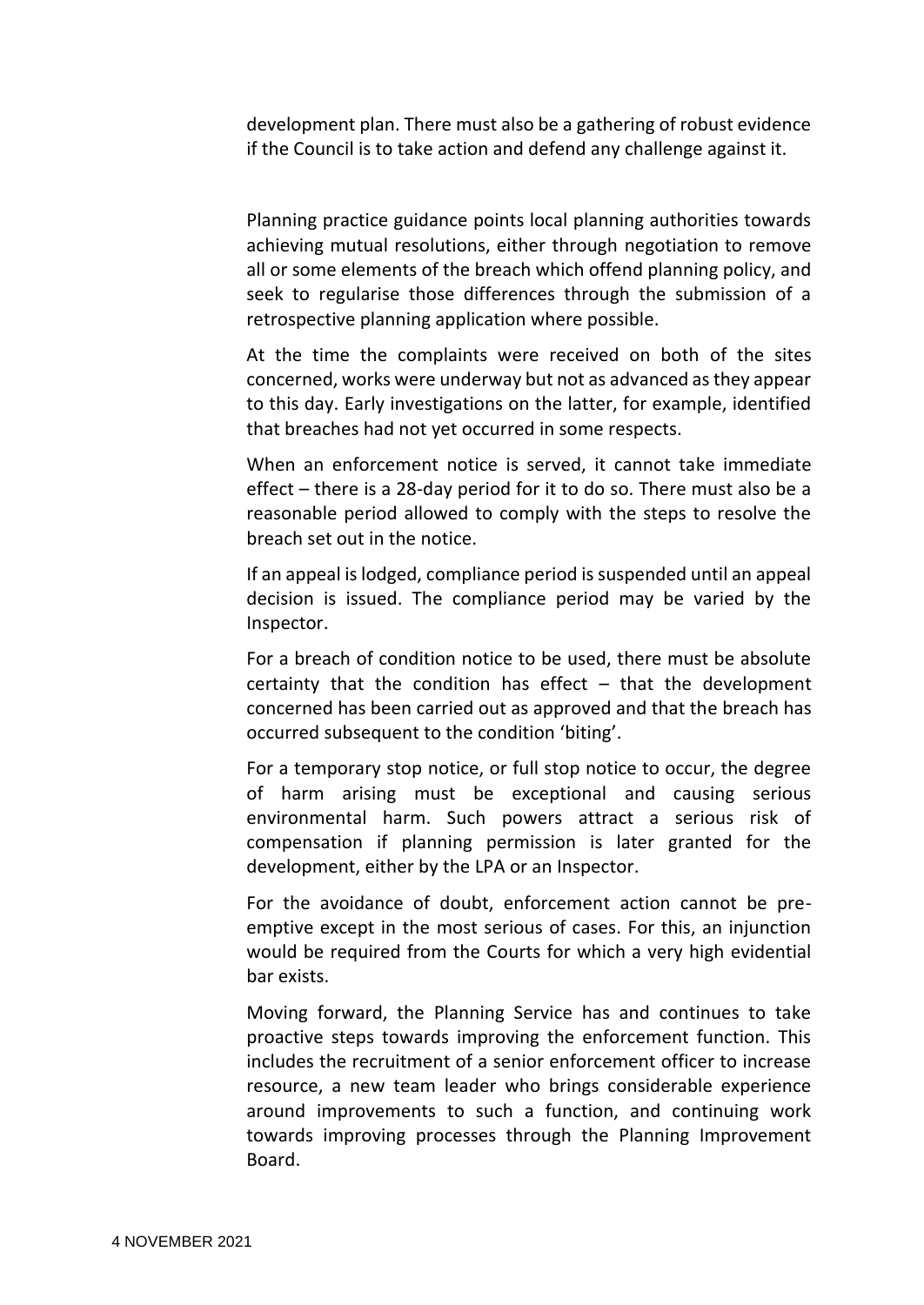The current Enforcement Plan sets out the expectations on officers in undertaking an initial investigation of a complaint, and improved monitoring of complaints is helping to ensure resolutions are being reached in a timely and proportionate fashion.'

As a supplementary question Councillor Greenwood asked if the Planning Service was willing to work with the Parish Council to progress any enforcement action in a timely fashion.

The Development Management Manager confirmed that was the intention whenever practical to do so.

#### **DCC35 REPRESENTATIONS ON APPLICATIONS**

Mr D Stabler and Mrs D Scholefield spoke in objection to application 21/02698/DISCON, Details submitted for approval pursuant to condition 17 (noise management plan) of permission ref. 18/02341/FUL, relating to demolition of existing B8 storage and distribution warehouse and erection of a new B8 storage and distribution warehouse with ancillary B1 floorspace and associated works at Blakelands 1, Yeomans Drive, Blakelands, Milton Keynes.

The Applicants Agent Mr N Harris exercised the right of reply.

## **DCC36 CORRECTION OF DEVELOPMENT CONTROL COMMITTEE MINUTES OF 8 OCTOBER 2020**

The Chair told the Committee that he had agreed to reorder the agenda to take this Item early as the Head of Democratic Services, who would present it, had another later appointment.

The Head of Democratic Services introduced the report. The Committee heard that following a review of Committee decisions it had been established that the minutes of the Development Control Committee of 8 October 2020, had an incomplete minute at DCC42.

The circumstances being that the published late paper had referred to additional s106 contributions but therein it stated the exact figures would be reported verbally at the meeting, these figures had been reported but not detailed in the minute.

At the meeting, the Case Officer's presentation had also highlighted an updated s106 financial contribution and the agreement of a Heads of Terms, which would be required by a legal agreement accompanying the approval of the application. These were agreed by the Committee. The meeting had been recorded and was available to review on YouTube.

The minutes were approved and signed by the Chair as a correct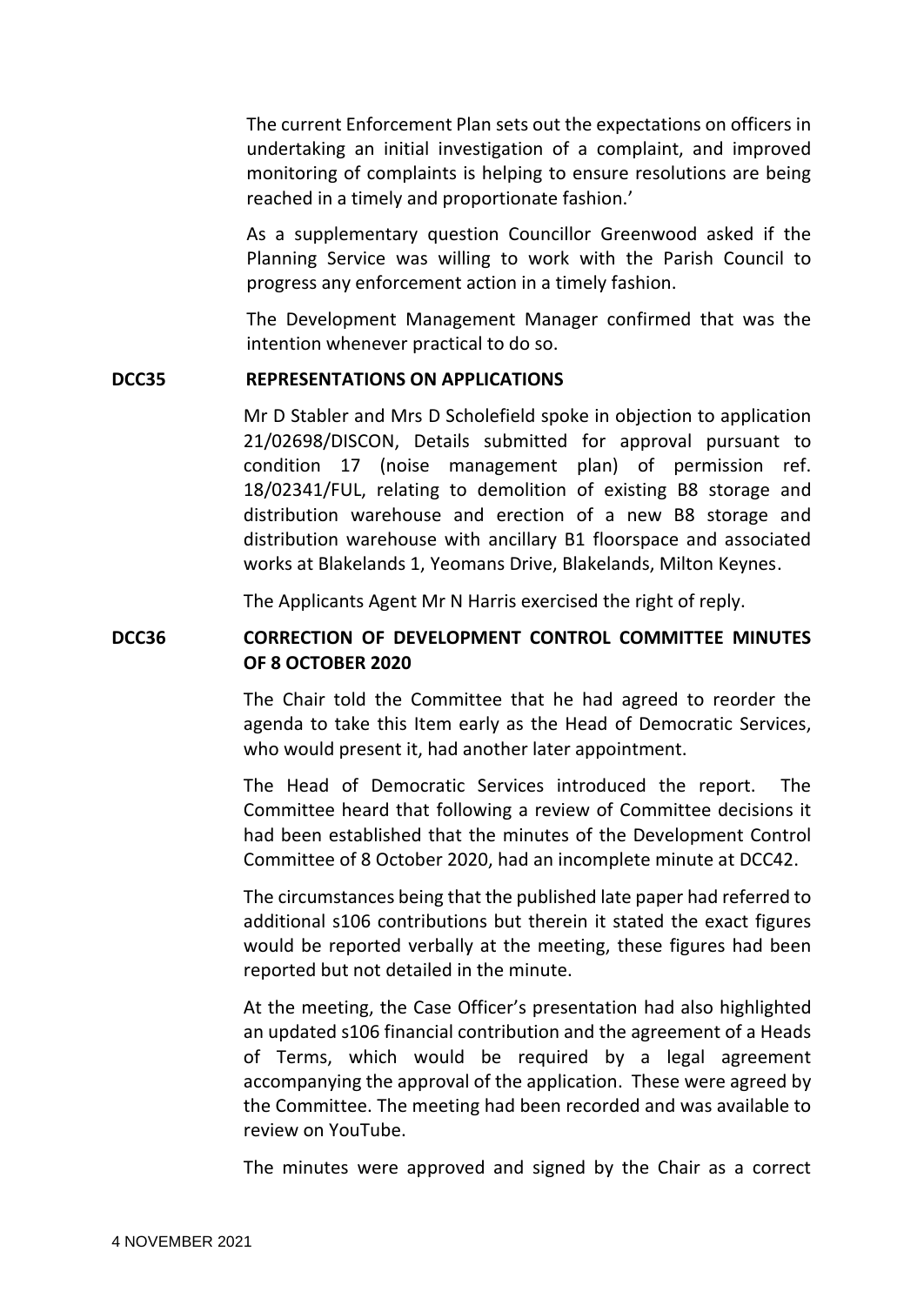record on 5 November 2020, a resolution of the Committee is now required to correct the position and enable the additional contribution to be included in the minute and in turn the s106 agreement.

The Committee was told that it was evident from the recording that it was clearly cognisant of the additional s106 contribution by way of the officer update. The amendment did not seek to change the original resolution, which reflected the additional conditions contributions in the update paper of which the committee was further updated by way of the case officer presentation. Instead, the amendment was to make clear that the figures for the education contribution, which was marked 'TBC' in the update paper that was referred to in the minute, was communicated to the committee.

The Chair, seconded by Councillor McLean, proposed that minute DCC42 of the Development Control Committee of 8 October 2020, approved and signed by the Chairman at the meeting of 5th November 2020 be amended, in order to correct an inaccuracy subsequently discovered, and,

That the words 'During the presentation the Committee were apprised in respect of the update paper and specifically:

- of the agreed s106 contribution for education of £2,800,000.00; and,
- that a s106 Head of Terms had been agreed between the applicant and the Council.'

be added at the end of paragraph 11 of minute DCC42.

The proposal was carried by acclamation.

RESOLVED –

- 1. That the minute DCC42 of the Development Control Committee of 8 October 2020, approved and signed by the Chairman at the meeting of 5th November 2020 be amended, in order to correct an inaccuracy subsequently discovered.
- 2. That the words 'During the presentation the Committee were apprised in respect of the update paper and specifically:
	- of the agreed s106 contribution for education of £2,800,000.00; and
	- that a s106 Head of Terms had been agreed between the applicant and the Council.'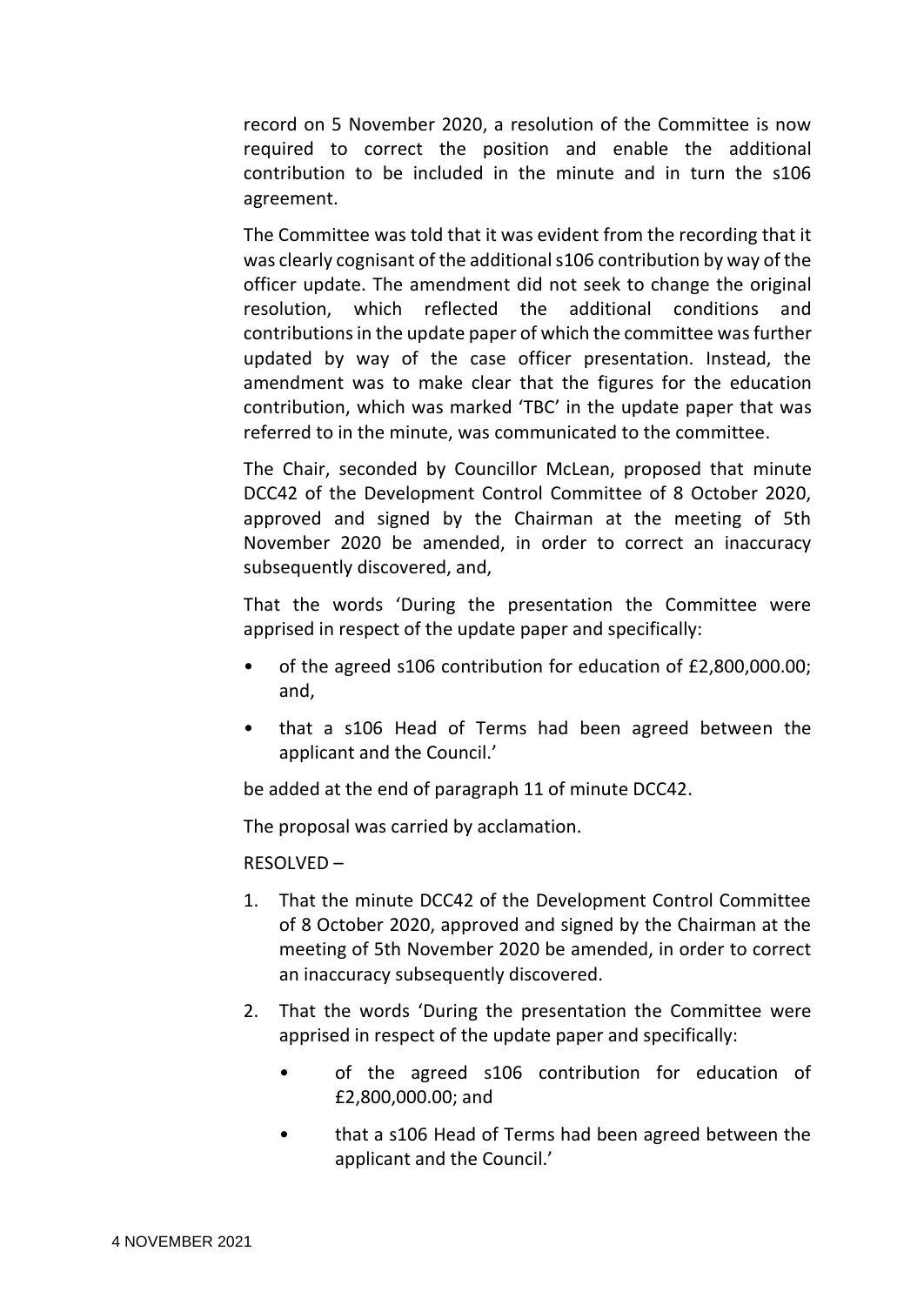be added at the end of paragraph 11 of minute DCC42.

**DCC37 PLANNING APPLICATIONS**

**21/02650/DISCON DETAILS SUBMITTED FOR APPROVAL PURSUANT TO CONDITION 18 (TRAFFIC MANAGEMENT) OF PERMISSION REF. 18/02341/FUL, RELATING TO DEMOLITION OF EXISTING B8 STORAGE AND DISTRIBUTION WAREHOUSE AND ERECTION OF A NEW B8 STORAGE AND DISTRIBUTION WAREHOUSE WITH ANCILLARY B1 FLOORSPACE AND ASSOCIATED WORKS AT BLAKELANDS 1, YEOMANS DRIVE, BLAKELANDS, MILTON KEYNES FOR GUPI 6 LTD**.

> Councillor Balazs, having declared an interest, stood down from the Committee during consideration of the application.

> The Committee noted that an additional update paper had been published earlier in the day and to ensure and enable those members of the Committee who had not had opportunity to read it to do so the Committee took a short recess.

> On resuming the meeting, at the invitation of the Chair, the Development Management Team Leader introduced applications 21/02650/DISCON and 21/02698/DISCON together.

> The Committee heard an explanation of what the application sought and that it was a requirement of a condition applied to planning application 18/02341/FUL, therefore the Committee was not able to add an additional condition but rather accept the submitted details as being adequate to fulfil the original condition or reject the submitted details as not fulfilling the condition.

> The Committee was told that there was no further update and that the recommendation in respect of both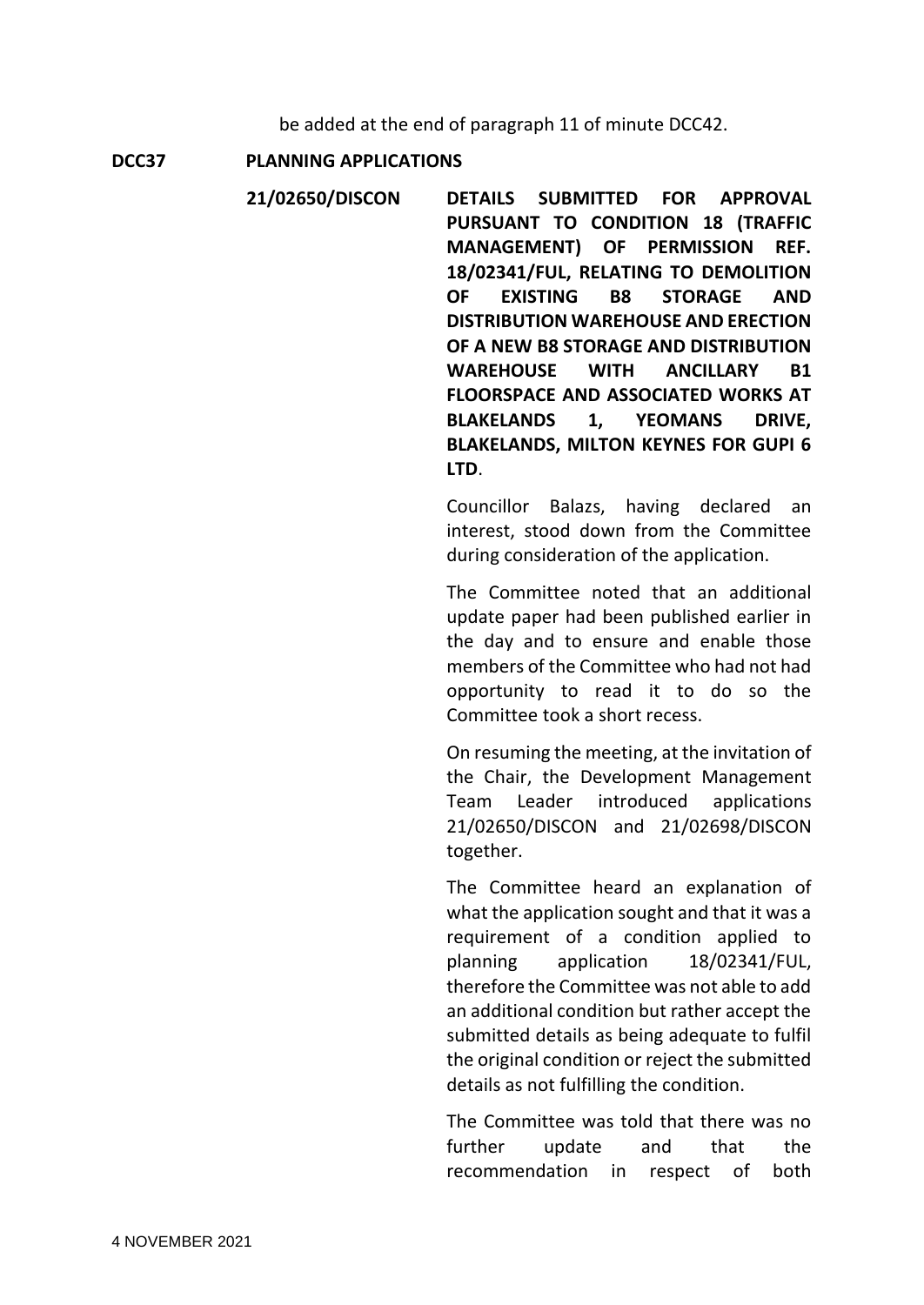applications was to approve the submitted details.

Following a recess to consider options and seek advice in respect of application 21/02698/DISCON, the Chair, seconded by Councillor McLean, proposed the Officer recommendation to approve the details submitted pursuant to condition 18 (traffic management) of planning permission ref. 18/02341/FUL.

On being put to the vote the motion was carried unanimously.

RESOLVED –

That the details submitted pursuant to condition 18 (traffic management) of planning permission ref. 18/02341/FUL be approved.

**21/02698/DISCON DETAILS SUBMITTED FOR APPROVAL PURSUANT TO CONDITION 17 (NOISE MANAGEMENT PLAN) OF PERMISSION REF. 18/02341/FUL, RELATING TO DEMOLITION OF EXISTING B8 STORAGE AND DISTRIBUTION WAREHOUSE AND ERECTION OF A NEW B8 STORAGE AND DISTRIBUTION WAREHOUSE WITH ANCILLARY B1 FLOORSPACE AND ASSOCIATED WORKS AT BLAKELANDS 1, YEOMANS DRIVE, BLAKELANDS, MILTON KEYNES FOR GUPI 6 LTD.**

> Councillor Balazs, having declared an interest, stood down from the Committee during consideration of the application.

> The Committee noted the introduction of the application as minuted for application 21/02650/DISCON.

> The Committee heard from objectors who raised concerns in respect of the Noise Management Plan

> The Committee was told that the Noise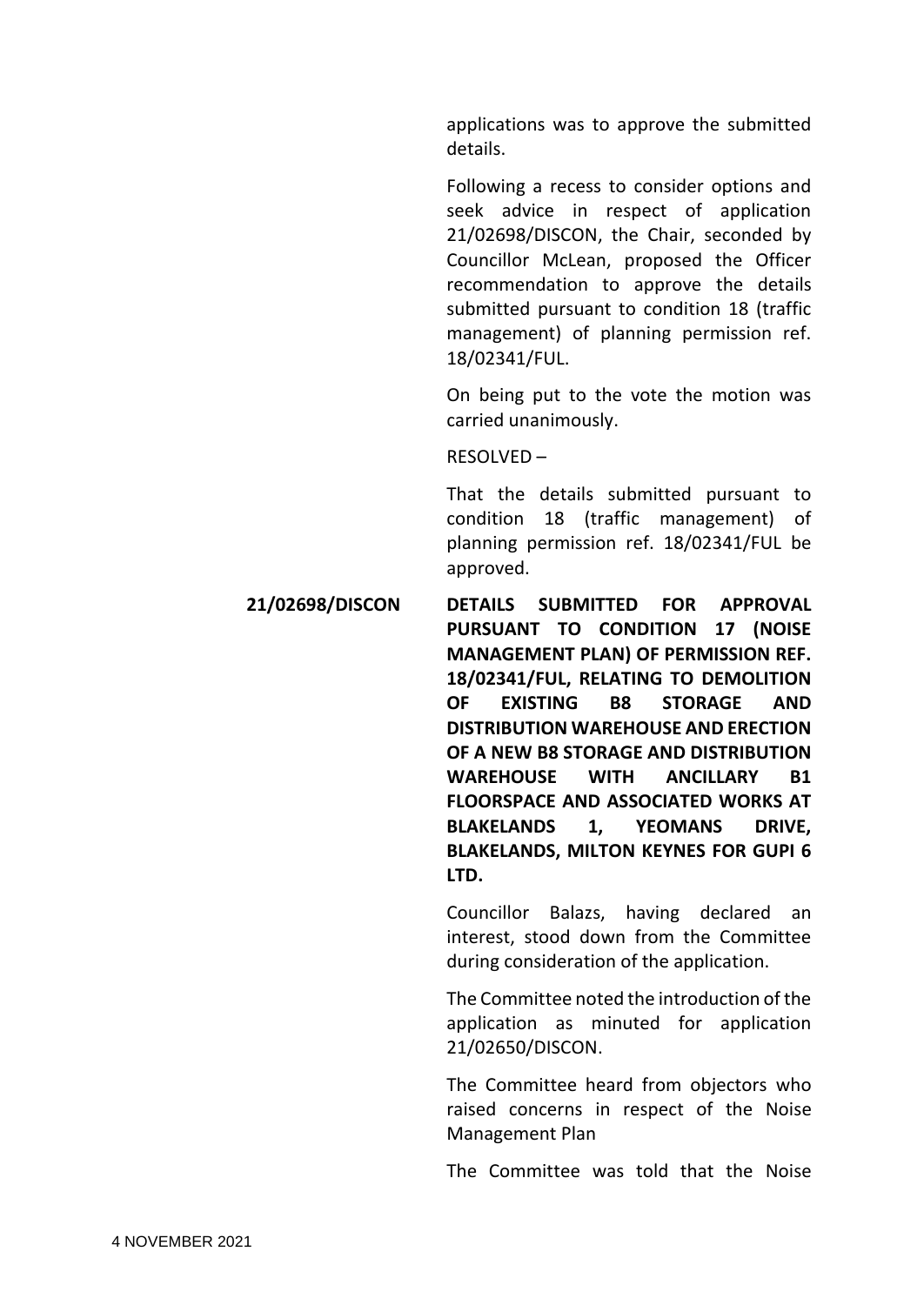Management Plan stated that there must be an appointed noise manager, it further stated that there was a complaints process and that the noise manager was responsible for dealing and responding to complaints, however it failed to include a requirement on the operator to inform the residents who the noise manager was or how they can be contacted. Objectors dismissed the arguments put forward by the Planning Officers in the published update papers for not placing a requirement on the operator to provide the details of the noise manager. It was also commented that minor noise issues would not necessarily amount a planning breach but it should be possible for the residents to report such issues directly to the noise manager to resolve.

Objectors acknowledged that the recommendation from Officers was to include an informative with the decision notice, however, an informative did not have any legal standing and the actions recommended did not to be carried out and therefore did not provide adequate protection for residents.

It was further commented that the Council has not had an out of hours noise reporting facility since 2017 and not having a contact point at the warehouse would mean nothing could be dealt with for several days at weekends.

The Applicant's agent told the Committee that he believed that the Officers assessment was accurate and fair, it was commented that the building had been empty 2 years since completion and these were the last two conditions that required approval, the noise management plan had been significantly revised to take account of earlier representations by members of the public and Officers and their advisors; and the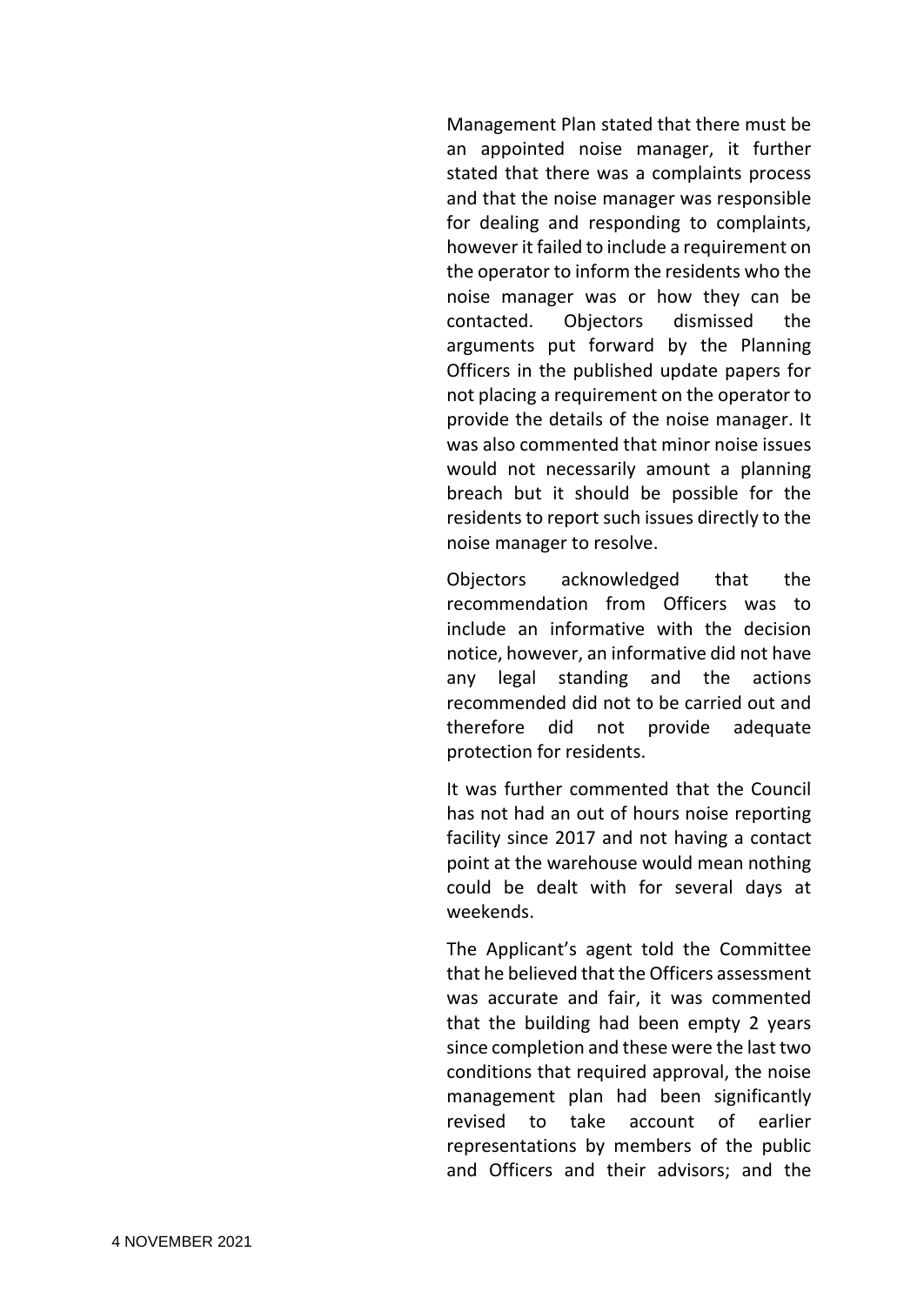proposed occupants of the building wanted to establish themselves as 'good neighbours'.

The Applicant's agent further stated that the Officer explanation of why it was not considered appropriate to have residents contact the site directly with noise complaints, but rather to report noise issues to the Council to ensure that appropriate action can be taken was in keeping with best practice for enforcement action to taken if required.

Members of the Committee sought further clarification in respect of what options were available to the Committee to apply additional conditions, it was explained that further conditions could not be applied to what would be the original application decision made in 2018.

In response to a question the Development Management Manager explained that the Committee had the alternative options to reject the submitted details or defer and seek an amendment, however, should the Committee defer the decision pending a possible amendment to the Noise Management Plan, and a decision was not made by the determination date, the provisions within the legislation for a deemed discharge may be applied and the Applicant could benefit from that, the date in question was imminent and there remained a significant risk in that respect.

The Committee was reminded that there was also an option to delegate the decision to discharge the condition to Officers subject to amendments being agreed.

The Chair invited the Officers to discuss with the Applicant whether there was scope to agree an amendment to the Noise Management Plan.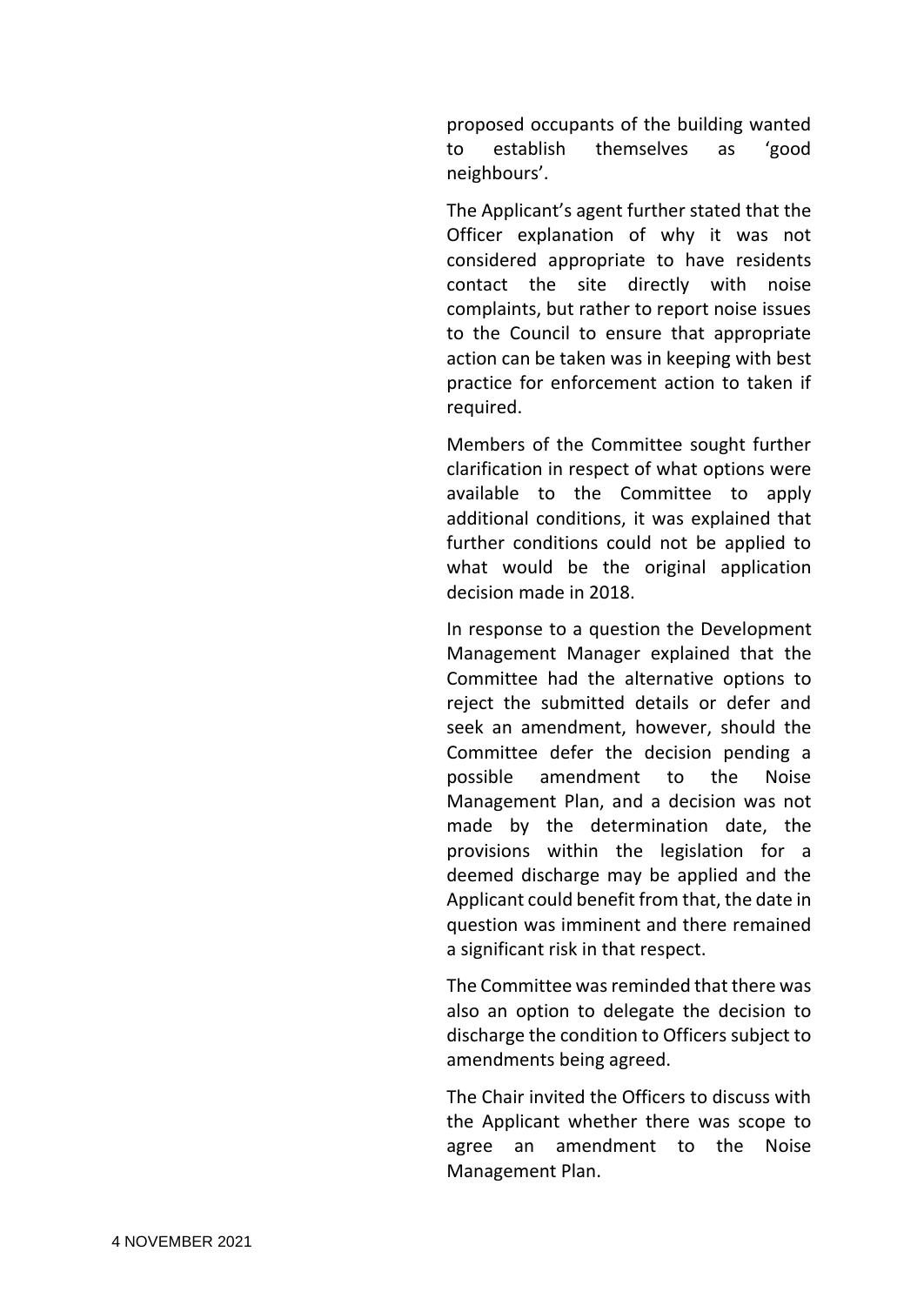The Chair adjourned the meeting to allow Officers to consider the views of the Committee and make a recommendation as to the way forward.

On resuming the meeting, the Chair, seconded by Councillor McLean, proposed that proposed that approval of application 21/02698/DISCON be delegated to the Head of Planning in consultation with the Chair and Vice Chairs of the Committee subject to the applicant including the following wording in a revised Noise Management Plan;

'The Applicant/future occupiers of the site provide the contact details of the appointed site manager (and any changes to that appointed person) at each entrance/exit to the site'

In the event that the amendment is not received within 5 working days the details as submitted be refused.

Councillor A Geary stated that the reason being that due to the failure to provide suitable contact details for local residents to report noise complaints to the operator, it is considered that the submitted Noise Management Plan would not provide adequate means in which to ensure noise complaints are adequately raised and subsequently responded to. The Local Planning Authority is therefore not satisfied that the submitted Noise Management Plan would suitability meet the requirements of Condition 17 of planning permission 18/02341/FUL, in the interests of protecting the amenity of adjoining and nearby residents, and in turn conflicting with policy NE6 of Plan:MK and policy GLPC N13 (parts (c) and (e)) of the Great Linford Parish Neighbourhood Development Plan North.

On being put to the vote the proposal was carried unanimously.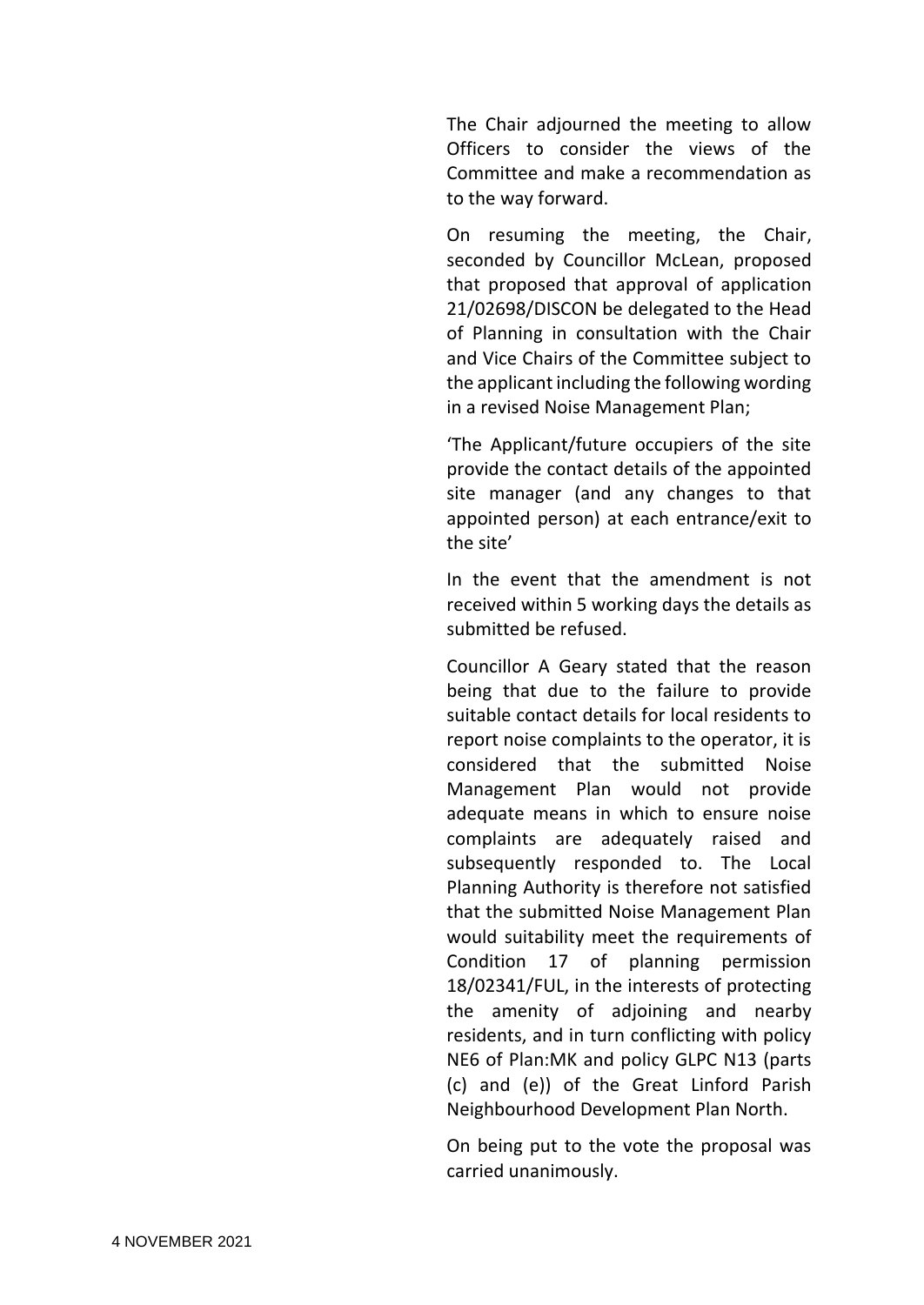#### RESOLVED –

That Approval of Application 21/02698/DISCON be delegated to the Head of Planning in consultation with the Chair and Vice Chairs of the Committee, subject to the applicant including the following wording in a revised Noise Management Plan;

'The Applicant/future occupiers of the site provide the contact details of the appointed site manager (and any changes to that appointed person) at each entrance/exit to the site'

In the event that the amendment is not received within 5 working days the details as submitted be refused because due to the failure to provide suitable contact details for local residents to report noise complaints to the operator, it is considered that the submitted Noise Management Plan would not provide adequate means in which to ensure noise complaints are adequately raised and subsequently responded to. The Local Planning Authority is therefore not satisfied that the submitted Noise Management Plan would suitability meet the requirements of Condition 17 of planning permission 18/02341/FUL, in the interests of protecting the amenity of adjoining and nearby residents, and in turn conflicting with policy NE6 of Plan:MK and policy GLPC N13 (parts (c) and (e)) of the Great Linford Parish Neighbourhood Development Plan North.

# **DCC38 CONSULTATION ON THE DRAFT DEVELOPMENT BRIEF FOR THE CMK THEATRE MULTI-STOREY CAR PARK SITE**

Councillor Balazs re-joined the meeting. Councillors Middleton and Wallis having declared an interest, stood down from the Committee during consideration of the item.

The Committee considered a report, introduced by the Head of Placemaking. The Committee was reminded that the Council had agreed a protocol in respect of the process to be adopted prior to a